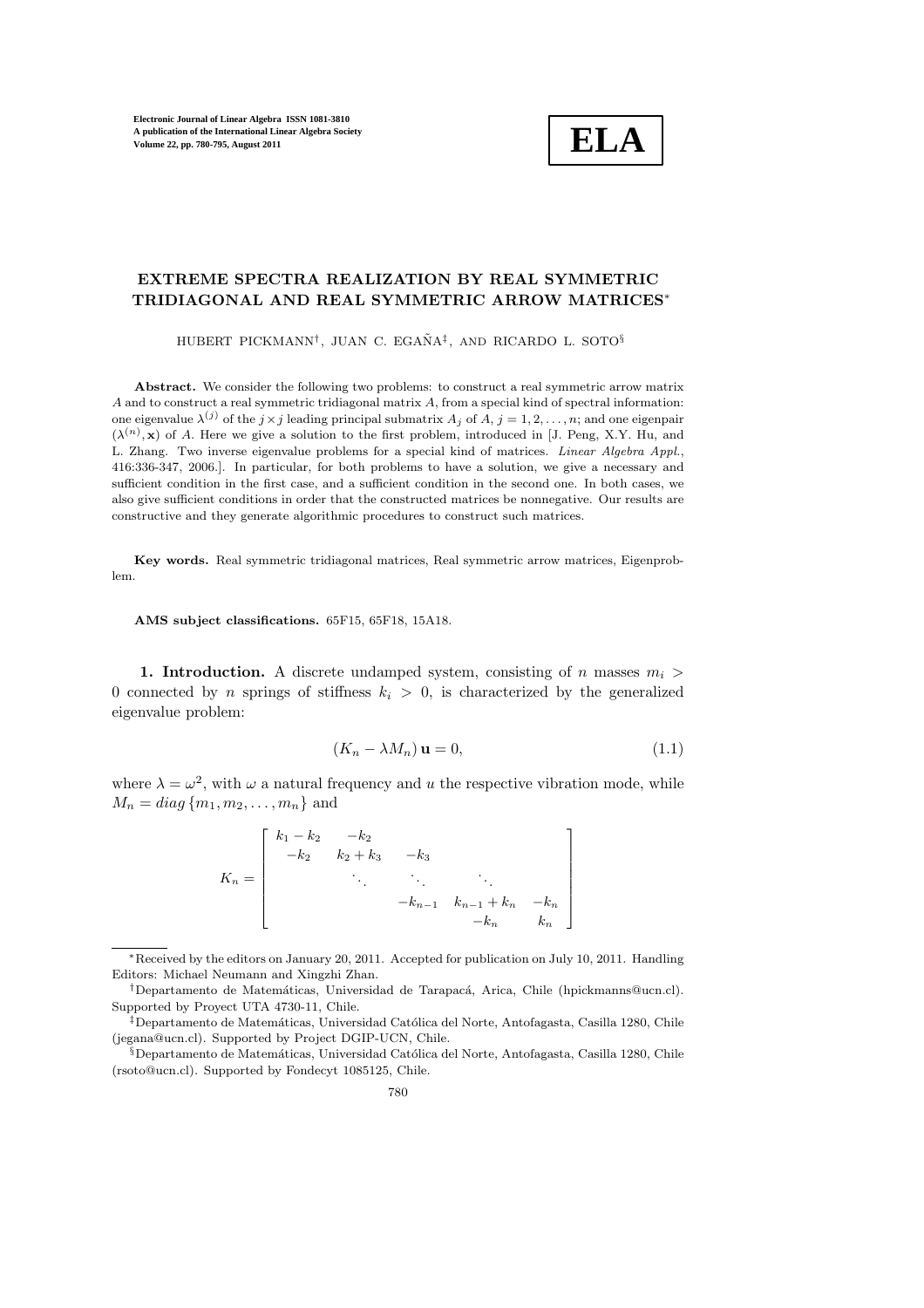

Extreme Spectra Realization by Symmetric Tridiagonal and Arrow Matrices 781

are the mass matrix and the stiffness matrix, respectively.

The generalized eigenvalue problem (1.1) can be expressed as the standard eigenvalue problem

$$
(J_n - \lambda I_n) \mathbf{x} = 0,
$$

where  $J_n = M_n^{-\frac{1}{2}} K_n M_n^{-\frac{1}{2}}$  and  $x = M_n^{\frac{1}{2}}$ **u**. It is well known that the system  $(M_n, K_n)$ can be reconstructed from some spectral information of the matrix  $J_n$ . There are several procedures to reconstruct  $J_n$ . One of the most popular procedures considers the *n* eigenvalues of  $J_n$ , and the  $n-1$  eigenvalues of the submatrix  $J_{n-1}$ , obtained by deleting the last (first) row and column of  $J$  (see [5]).

Recently, new spectral information to reconstruct the system  $(M_n, K_n)$  have been considered by Huang et al. in [7]:

- **i.**  $\lambda_i$  and  $\lambda_i^*$ , associate to the maximal and minimal natural frequencies of  $(M_i, K_i), i = 1, \ldots, n$ , respectively.
- ii.  $\lambda_i \in \mathbb{R}^+$ , associate to the maximal (or minimal) frequency of  $(M_i, K_i)$ ,  $i =$  $1, \ldots, n$ , and  $x \in \mathbb{R}^n$ , the mode corresponding to  $\lambda_n$ ,

where  $(M_i, K_i)$  is the subsystem of  $(M_n, K_n)$ , that is, obtained by fixing the mass  $m_{i+1}$ . Note that the subsystems  $(M_i, K_i)$  correspond to the leading principal submatrices of  $J_n$ .

Peng et al. [8] propose two inverse eigenvalue problems to reconstruct an arrow matrix from similar spectral data. Unfortunately, the proposed solutions in [8] are not correct. In [9], a correct solution is given for this problem, while in [10], a Jacobi matrix is reconstructed from the same spectral data.

In this paper, we study two inverse eigenproblems. One of them related with the construction of an  $n \times n$  symmetric arrow matrix of the form

$$
\begin{bmatrix} a_1 & b_1 & b_2 & \cdots & b_{n-1} \\ b_1 & a_2 & & & \\ b_2 & a_3 & & & \\ \vdots & & \ddots & & \\ b_{n-1} & & & a_n \end{bmatrix}, \quad a_j, b_j \in \mathbb{R}, \tag{1.2}
$$

and the other one related with the construction of an  $n \times n$  symmetric tridiagonal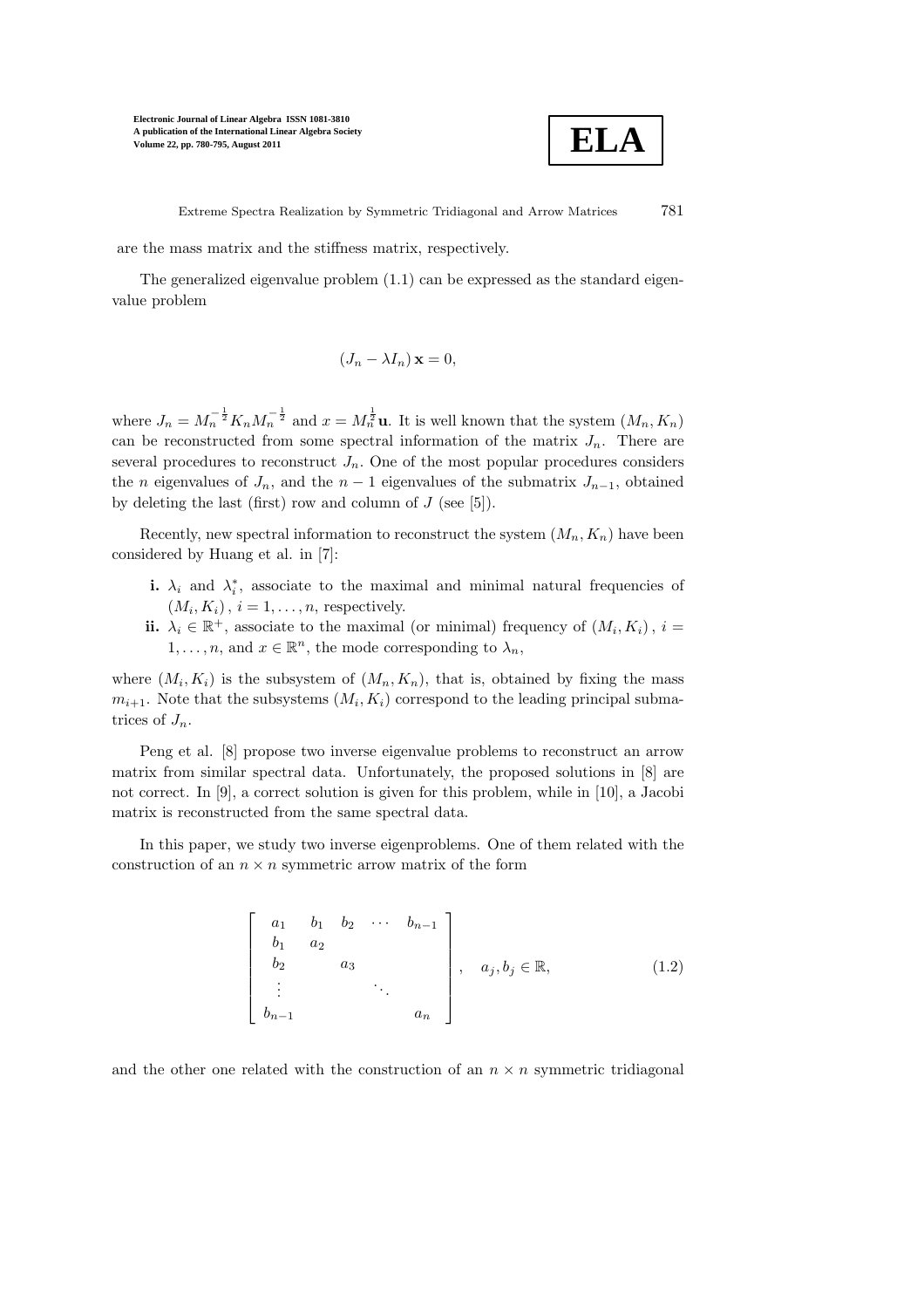

782 H. Pickmann, J.C. Egaña, and R.L. Soto

matrix of the form

$$
\begin{bmatrix} a_1 & b_1 \\ b_1 & a_2 & b_2 \\ & b_2 & a_3 & \cdots \\ & & \ddots & \ddots & b_{n-1} \\ & & & b_{n-1} & a_n \end{bmatrix}, \quad a_j, b_j \in \mathbb{R}.
$$
 (1.3)

The following eigenproblem was proposed and discussed in [8, Problem II]:

PROBLEM 1.1. Given *n* real numbers  $\lambda^{(1)}, \lambda^{(2)}, \ldots, \lambda^{(n)}$ , and a real vector **x** =  $(x_1, x_2, \ldots, x_n)^T$ , find an  $n \times n$  symmetric arrow matrix A of the form (1.2), where the  $a_i$  are all distinct for  $i = 2, 3, ..., n$  and the  $b_i$  are all positive, and such that  $\lambda^{(j)}$ is an eigenvalue of the  $j \times j$  leading principal submatrix  $A_j$  of  $A_j$ ,  $j = 1, 2, \ldots, n$ , and  $(\lambda^{(n)}, \mathbf{x})$  is an eigenpair of A.

We observe that in this problem, the formulae to compute the  $a_i$  and  $b_i$ , given in [8, Theorem 2], may lead us to a matrix which does not satisfy the requirements. For instance, the numbers

$$
\lambda^{(1)}
$$
\n $\lambda^{(2)}$ \n $\lambda^{(3)}$ \n $\lambda^{(4)}$ \n  
\n2\n $\frac{(5-\sqrt{65})}{2}$ \n $-2$ \n $\frac{(5+\sqrt{85})}{2}$ 

and the vector

$$
\mathbf{x}=\left(\frac{1}{2}(\sqrt{85}-1),4,2,1\right)^T
$$

satisfy the conditions in [8, Theorem 2]. However, the unique resultant matrix is

$$
A = \left[ \begin{array}{rrrr} 2 & 4 & 2 & 1 \\ 4 & 3 & 0 & 0 \\ 2 & 0 & 3 & 0 \\ 1 & 0 & 0 & 3 \end{array} \right],
$$

which has repeated diagonal entries.

In this work, we rediscuss the above eigenproblem to give a necessary and sufficient condition, which leads us to a correct solution. We also study the following eigenproblem for real symmetric tridiagonal matrices:

PROBLEM 1.2. Given *n* real numbers  $\lambda^{(j)}$ ,  $j = 1, 2, ..., n$  and a real vector  $\mathbf{x} = (x_1, \dots, x_n)^T$ , find necessary and sufficient conditions for the existence of an  $n \times n$  symmetric tridiagonal matrix A of the form (1.3), such that  $\lambda^{(j)}$  is an eigenvalue of the  $j \times j$  leading principal submatrix  $A_j$  of  $A, j = 1, 2, ..., n$ , and  $(\lambda^{(n)}, \mathbf{x})$  is an eigenpair of A.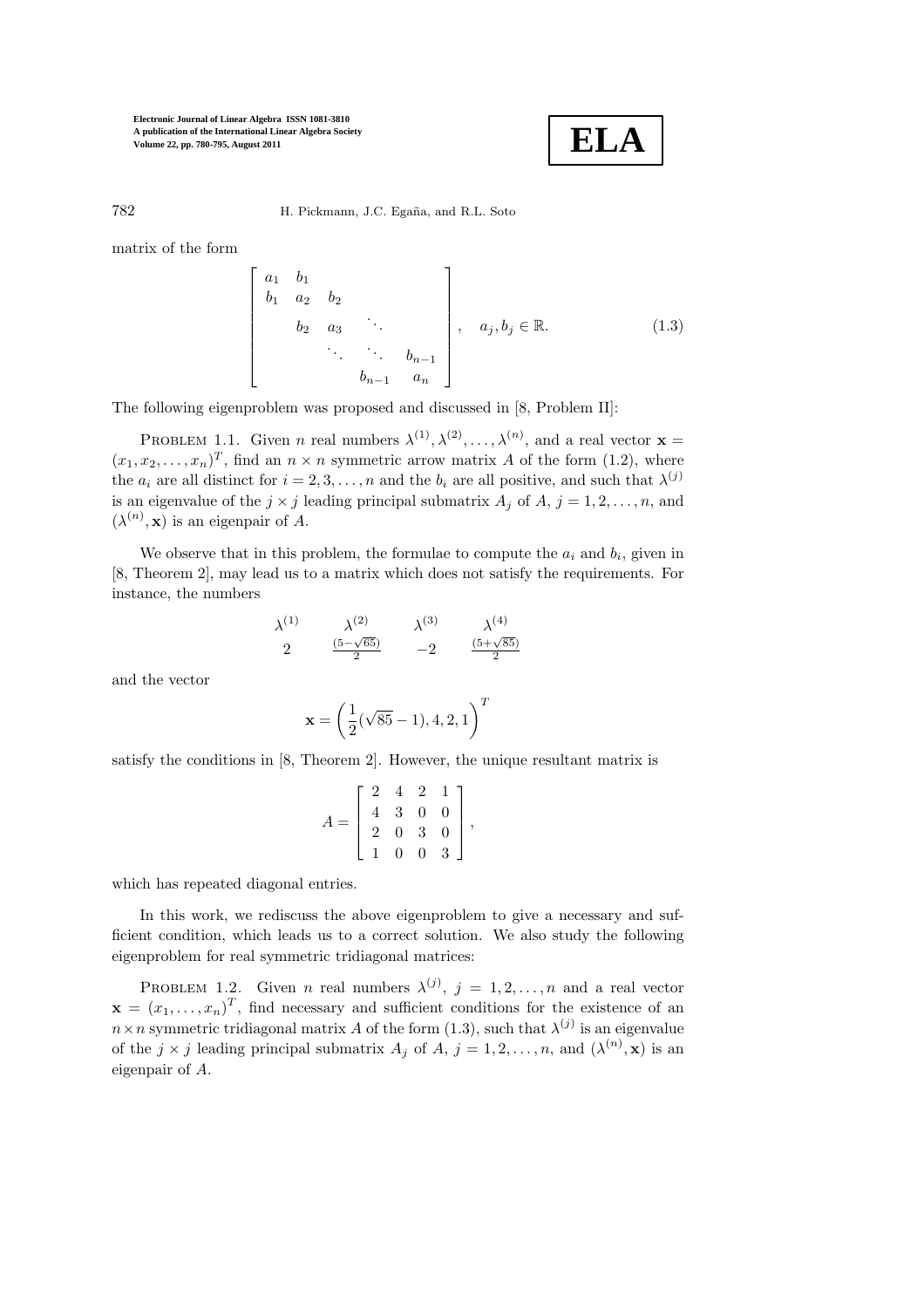

Extreme Spectra Realization by Symmetric Tridiagonal and Arrow Matrices 783

This family of matrices appears in certain symmetric inverse eigenvalue and inverse Sturm-Liouville problems, which arise in many applications, including modern control theory and vibration analysis [1]–[10].

We shall denote as  $I_j$  the identity matrix of order j; as  $A_j$  the  $j \times j$  leading principal submatrix of A; as  $P_j(\lambda)$  the characteristic polynomial of  $A_j$ , and as  $\lambda^{(j)}$ an eigenvalue of  $A_i$ .  $\sigma(A_i)$  will denote the spectrum of  $A_i$ .

The paper is organized as follows: In Section 2, we consider Problem 1.1 with  $\lambda^{(j)}$ as the maximal eigenvalue of  $A_j$ , and in this case, we give a correct solution to the eigenproblem in [8, Problem II]. We also give sufficient conditions in order that the symmetric arrow solution matrix is nonnegative. In Section 3, we consider Problem 1.2 with  $\lambda^{(j)}$  being the maximal eigenvalue of  $A_j$ , and give sufficient conditions for the problem to have a solution with all its  $b_i$  entries positive and also a nonnegative solution. Finally, in Section 4, we show some examples to illustrate the results. Our results are constructive, in the sense that they generate an algorithmic procedure to construct the solution matrices.

#### 2. Solution to Problem 1.1. We recall the following well known lemmas:

LEMMA 2.1. Let A be an  $n \times n$  matrix of the form (1.2) and let  $P_j(\lambda)$  the characteristic polynomial of the  $j \times j$  leading principal submatrix  $A_j$ ,  $j = 1, 2, \ldots, n$ , of A. Then the sequence  $\{P_j(\lambda)\}_{j=1}^n$  satisfies the recurrence relation:

$$
P_1(\lambda) = (\lambda - a_1),
$$
  
\n
$$
P_2(\lambda) = (\lambda - a_2) P_1(\lambda) - b_1^2,
$$
  
\n
$$
P_j(\lambda) = (\lambda - a_j) P_{j-1}(\lambda) - b_{j-1}^2 \prod_{i=2}^{j-1} (\lambda - a_i), \quad j = 3, 4, ..., n.
$$

This recurrence relation can be written as:

$$
P_j(\lambda) = \prod_{i=1}^j (\lambda - a_i) - \sum_{k=1}^{j-1} \left( b_k^2 \prod_{\substack{i=2 \\ i \neq k+1}}^j (\lambda - a_i) \right), \quad j = 1, 2, \dots, n. \tag{2.1}
$$

LEMMA 2.2. [8] Let A be an  $n \times n$  matrix of the form (1.2) with all its diagonal entries  $a_i$  distinct,  $j = 2, 3, \ldots, n$ , and all its entries  $b_i$  positive,  $i = 1, 2, \ldots, n - 1$ . Then

i) the eigenvalues  $\lambda_1, \lambda_2, \ldots, \lambda_n$  of A are all simple,

ii) the zeros of  $P_{i-1}(\lambda)$  strictly separate those of  $P_i(\lambda)$ .

LEMMA 2.3. [9] Let  $P(\lambda)$  be a monic polynomial of degree n with all real zeroes. If  $\lambda_1$  and  $\lambda_n$  are, respectively, the minimal and maximal zero of  $P(\lambda)$ , then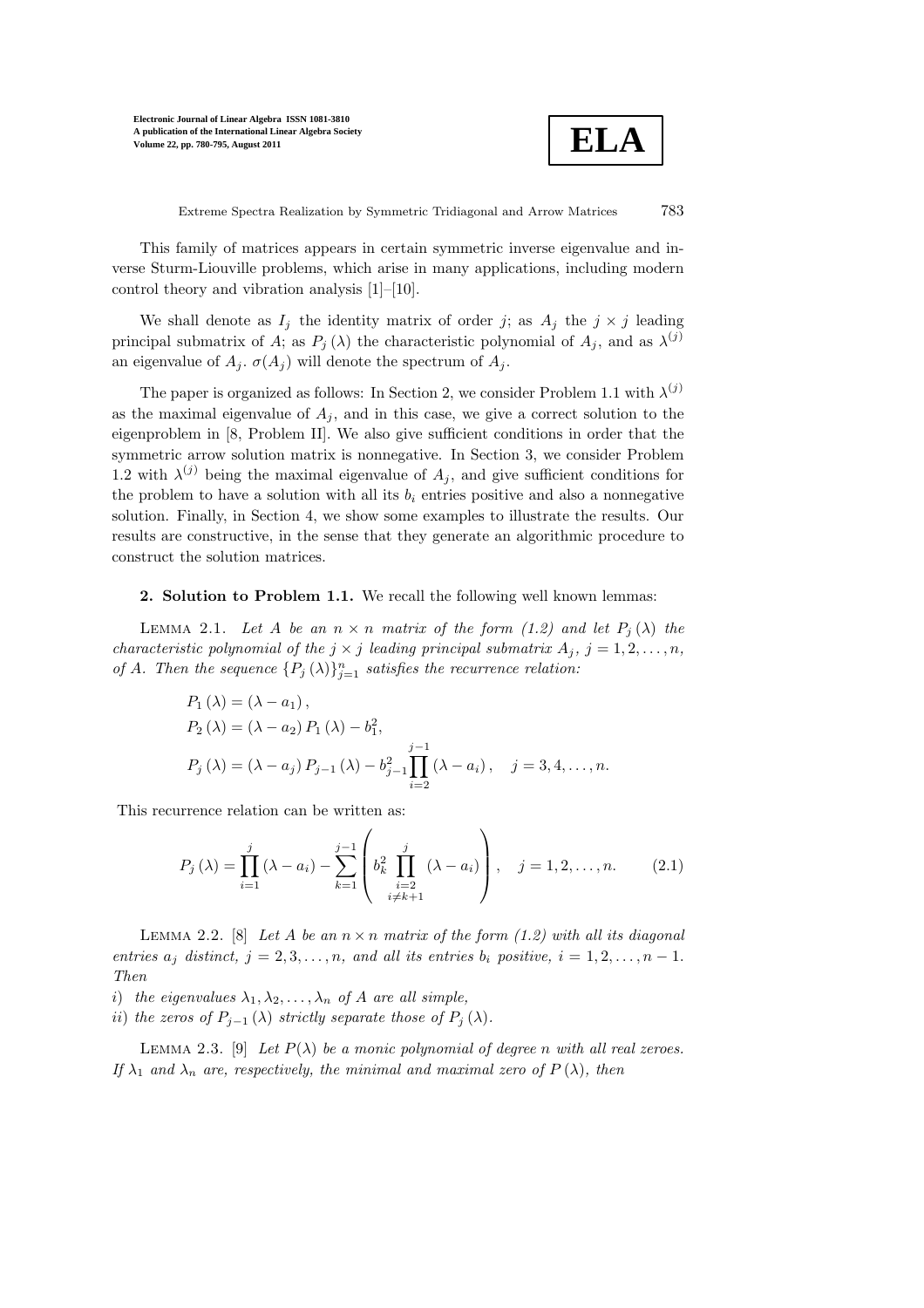

784 H. Pickmann, J.C. Egaña, and R.L. Soto

1. If  $\mu < \lambda_1$ , we have  $(-1)^n P(\mu) > 0$ , 2. If  $\mu > \lambda_n$ , we have  $P(\mu) > 0$ .

LEMMA 2.4. [9] Let A be a matrix of the form  $(1.2)$  with  $b_i \neq 0, i = 1, 2, \ldots, n-1$ . Let  $\lambda_1^{(j)}$  and  $\lambda_j^{(j)}$ , respectively, be the minimal and the maximal eigenvalue of the leading principal submatrix  $A_j$ ,  $j = 1, 2, \ldots, n$ , of A. Then

$$
\lambda_1^{(j)} < \cdots < \lambda_1^{(3)} < \lambda_1^{(2)} < \lambda_1^{(1)} < \lambda_2^{(2)} < \lambda_3^{(3)} < \cdots < \lambda_j^{(j)}.
$$

LEMMA 2.5. [8] Let  $\mathbf{x}_1, \mathbf{x}_2, \ldots, \mathbf{x}_n$  be a set of orthonormal eigenvectors associated to the eigenvalues  $\lambda_1, \lambda_2, \ldots, \lambda_n$  of an  $n \times n$  matrix A of the form (1.2), with all its diagonal entries  $a_i$  distinct,  $j = 2, 3, \ldots, n$ , and all its entries  $b_i$  positive,  $i =$  $1, 2, \ldots, n-1$ . Then  $x_{\mu j} \neq 0$  for  $\mu, j = 1, 2, \ldots, n$ , where  $x_{\mu j}$  denotes the  $\mu$ -th entry of the vector  $\mathbf{x}_i$ .

Now we propose a solution to Problem 1.1.

THEOREM 2.6. Given n real numbers  $\lambda^{(1)} < \lambda^{(2)} < \cdots < \lambda^{(n)}$  and a real vector  $\mathbf{x} = {(x_1, \ldots, x_n)}^T,$  then there exists a matrix A of the form (1.2), with all its diagonal entries  $a_j$  distinct,  $j = 2, 3, \ldots, n$ , and all its entries  $b_i$  positive,  $i = 1, 2, \ldots, n-1$ , in such a way that  $\lambda^{(j)}$  is the maximal eigenvalue of the  $j \times j$  leading principal submatrix  $A_j, j = 1, 2, \ldots, n$ , and  $(\lambda^{(n)}, \mathbf{x})$  is an eigenpair of A if and only if the following conditions are satisfied:

$$
x_1 x_i > 0, \quad i = 1, \dots, n,
$$
\n(2.2)

$$
\frac{x_1^2}{x_2^2} \ge \frac{4\left(\lambda^{(n)} - \lambda^{(2)}\right)}{\lambda^{(2)} - \lambda^{(1)}},\tag{2.3}
$$

$$
\frac{x_1^2}{x_j^2} \ge \frac{4\left(\lambda^{(n)} - \lambda^{(j)}\right) \prod_{i=2}^{j-1} \left(\lambda^{(j)} - a_i\right)}{P_{j-1}\left(\lambda^{(j)}\right)}, \quad j = 3, 4, \dots, n,
$$
\n(2.4)

and

$$
\frac{x_{k+1}}{x_{j+1}} \neq \frac{b_k}{b_j}, \quad j = 2, 3, \dots, n-1 \text{ and } k = 1, 2, \dots, j-1.
$$
 (2.5)

*Proof.* First, we observe that to prove the existence of a matrix  $\vec{A}$  with the required spectral properties is equivalent to show that the system of equations

$$
P_j\left(\lambda^{(j)}\right) = 0, \quad j = 1, 2, \dots, n,
$$
\n<sup>(2.6)</sup>

$$
A\mathbf{x} = \lambda^{(n)}\mathbf{x},\tag{2.7}
$$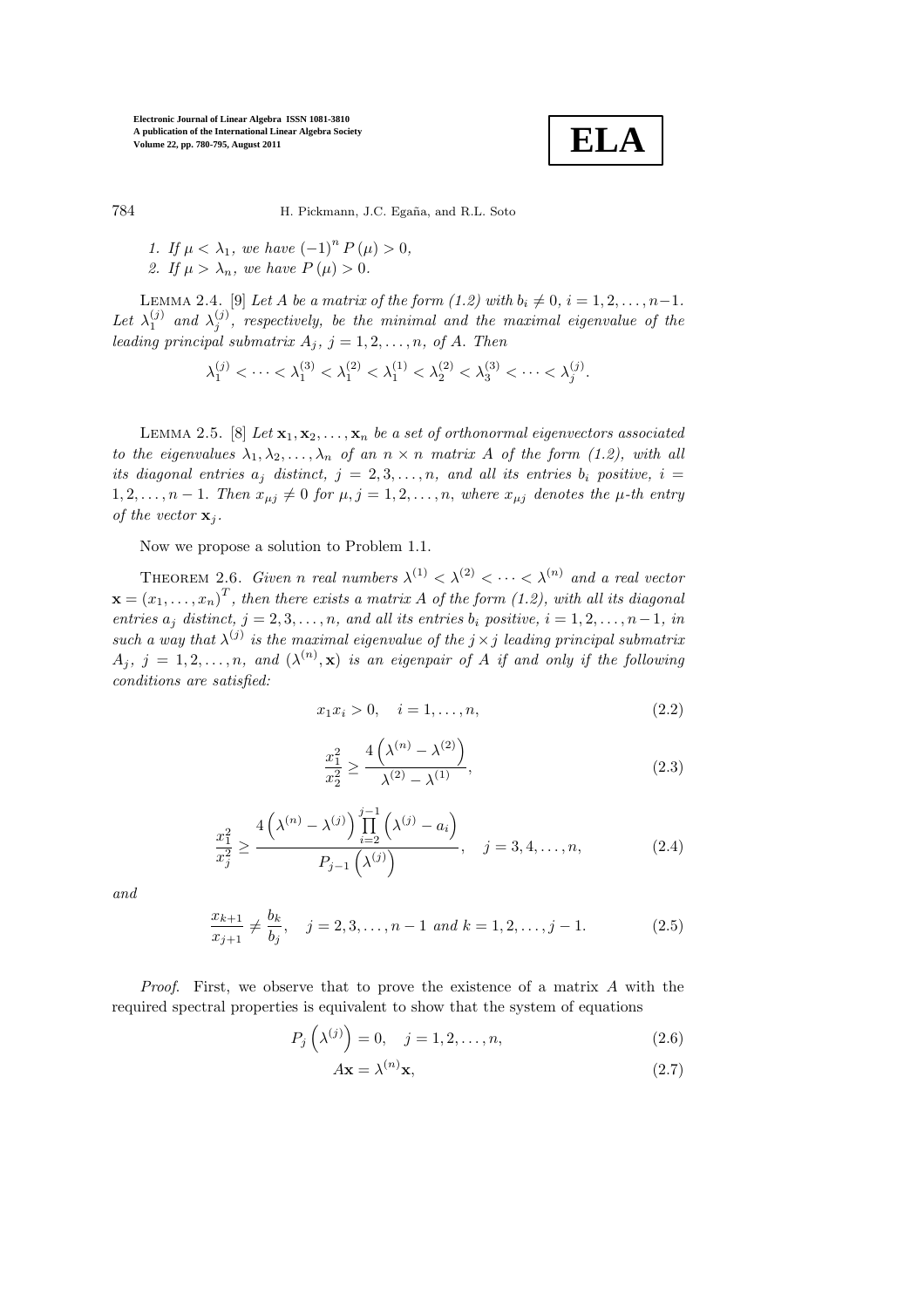

Extreme Spectra Realization by Symmetric Tridiagonal and Arrow Matrices 785

has real solutions  $a_j$  and  $b_{j-1}$ , such that  $a_j \neq a_k$ ,  $j \neq k$  and  $b_{j-1} > 0$ .

From (2.6), it is clear that

$$
a_1 = \lambda^{(1)}.
$$

For  $j = 2, 3, \ldots, n$ , the entries  $a_j$  and  $b_{j-1}$  can be obtained as follows: We rewrite (2.7) as:

$$
a_1x_1 + b_1x_2 + \dots + b_{n-1}x_n = \lambda^{(n)}x_1
$$
  
\n
$$
b_{j-1}x_1 + a_jx_j = \lambda^{(n)}x_j, \ j = 2, 3, \dots, n
$$
\n(2.8)

From (2.2) we have  $x_i \neq 0$  for  $i = 1, \ldots, n$ , and then

$$
a_j = \lambda^{(n)} - b_{j-1} \frac{x_1}{x_j}, \quad j = 2, 3, \dots, n.
$$
 (2.9)

By substituting (2.9) in (2.6), for  $j = 2$ , we obtain the following quadratic equation in  $b_1$ :

$$
b_1^2 - b_1 \frac{x_1}{x_2} P_1 \left(\lambda^{(2)}\right) + \left(\lambda^{(n)} - \lambda^{(2)}\right) P_1 \left(\lambda^{(2)}\right) = 0.
$$

This equation has real solutions

$$
b_1 = \frac{1}{2} \left[ \frac{x_1}{x_2} P_1 \left( \lambda^{(2)} \right) \pm \sqrt{\Delta_1} \right]
$$

if

$$
\triangle_1 = \frac{x_1^2}{x_2^2} \left[ P_1 \left( \lambda^{(2)} \right) \right]^2 - 4 \left( \lambda^{(n)} - \lambda^{(2)} \right) P_1 \left( \lambda^{(2)} \right) \ge 0,
$$

or, from Lemma 2.2, if

$$
\frac{x_1^2}{x_2^2} \ge \frac{4\left(\lambda^{(n)} - \lambda^{(2)}\right)}{P_1\left(\lambda^{(2)}\right)},
$$

which is condition  $(2.3)$ . Moreover, from Lemma 2.2  $(ii)$  and Lemma 2.4,

$$
4\left(\lambda^{(n)}-\lambda^{(2)}\right)P_1\left(\lambda^{(2)}\right)>0
$$

and

$$
\frac{x_1}{x_2}P_1\left(\lambda^{(2)}\right) > \left|\sqrt{\triangle_1}\right|.
$$

Then, it follows that  $b_1 > 0$ .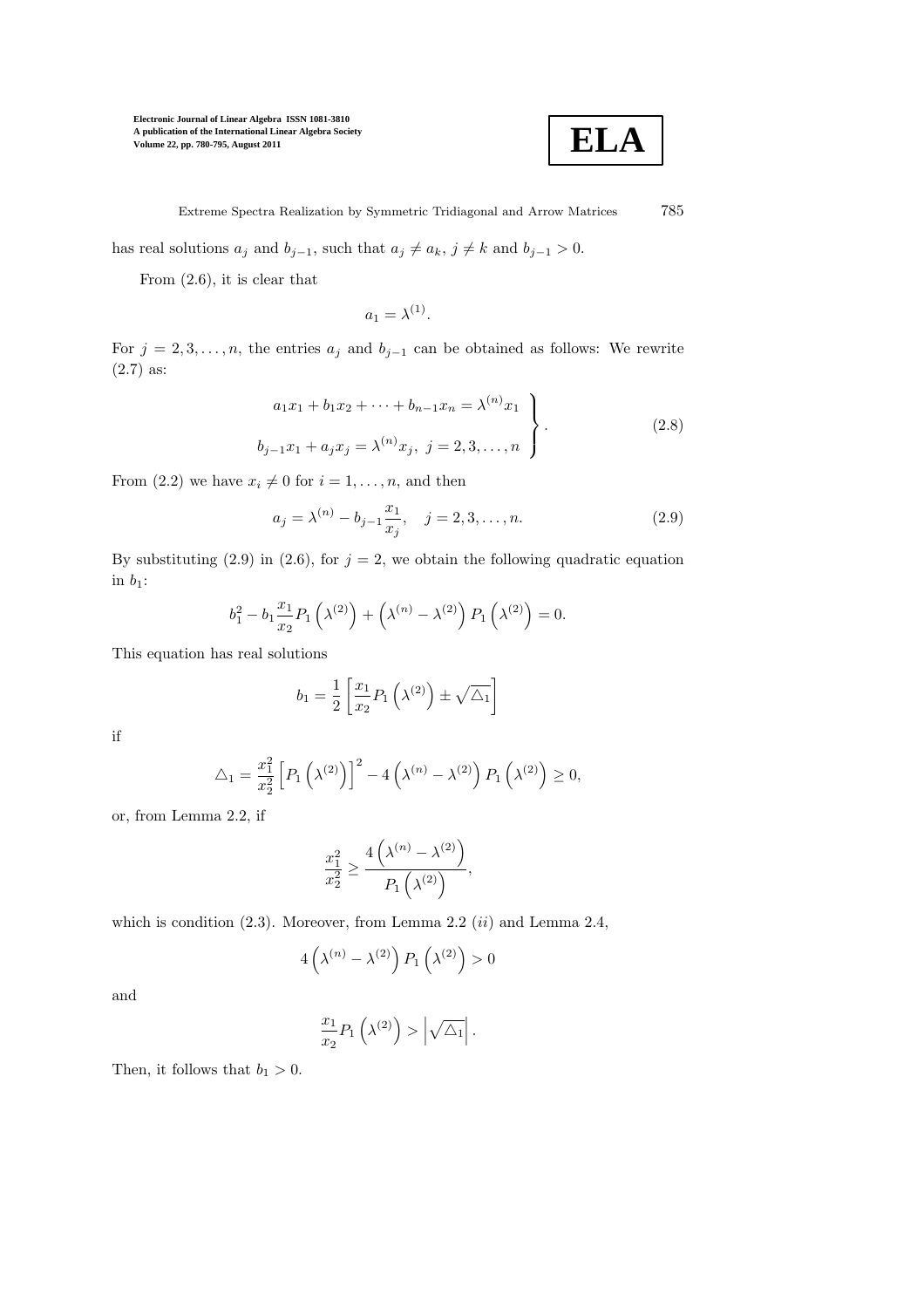$$
\boxed{\textbf{ELA}}
$$

# 786 H. Pickmann, J.C. Egaña, and R.L. Soto

From Lemma 2.1, for  $j = 3, 4, \ldots, n$ , it follows that

$$
P_j\left(\lambda^{(j)}\right) = \left(\lambda^{(j)} - a_j\right)P_{j-1}\left(\lambda^{(j)}\right) - b_{j-1}^2 \prod_{i=2}^{j-1} \left(\lambda^{(j)} - a_i\right) = 0. \tag{2.10}
$$

By substituting (2.9) in (2.10) we obtain the quadratic equation

$$
b_{j-1}^2 \prod_{i=2}^{j-1} \left(\lambda^{(j)} - a_i\right) - b_{j-1} \frac{x_1}{x_j} P_{j-1}\left(\lambda^{(j)}\right) + \left(\lambda^{(n)} - \lambda^{(j)}\right) P_{j-1}\left(\lambda^{(j)}\right) = 0, \quad (2.11)
$$

whose real solutions are given by

$$
b_{j-1} = \frac{\frac{x_1}{x_j} P_{j-1}(\lambda^{(j)}) \pm \sqrt{\Delta_{j-1}}}{2 \prod_{i=2}^{j-1} (\lambda^{(j)} - a_i)}
$$

if

$$
\triangle_{j-1} = \frac{x_1^2}{x_j^2} \left[ P_{j-1} \left( \lambda^{(j)} \right) \right]^2 - 4 \left( \lambda^{(n)} - \lambda^{(j)} \right) P_{j-1} \left( \lambda^{(j)} \right) \prod_{i=2}^{j-1} \left( \lambda^{(j)} - a_i \right) \ge 0,
$$

or, from Lemma 2.2, if

$$
\frac{x_1^2}{x_j^2} \ge \frac{4\left(\lambda^{(n)} - \lambda^{(j)}\right) \prod_{i=2}^{j-1} \left(\lambda^{(j)} - a_i\right)}{P_{j-1}\left(\lambda^{(j)}\right)},
$$

which is condition (2.4). Moreover, from Lemma 2.2 and Lemma 4 in [9],

$$
4\left(\lambda^{(n)}-\lambda^{(j)}\right)P_{j-1}\left(\lambda^{(j)}\right)\prod_{i=2}^{j-1}\left(\lambda^{(j)}-a_i\right)>0
$$

and

$$
\frac{x_1}{x_j} P_{j-1}\left(\lambda^{(j)}\right) > \left|\sqrt{\Delta_{j-1}}\right|.
$$

Then it follows that  $b_{j-1} > 0$ .

Moreover, from  $(2.11)$ ,  $(2.1)$  and  $(2.9)$ , we have

$$
a_1x_1 + b_1x_2 + \dots + b_{n-1}x_n = a_1x_1 + \sum_{k=1}^{n-2} b_kx_{k+1} + b_{n-1}x_n
$$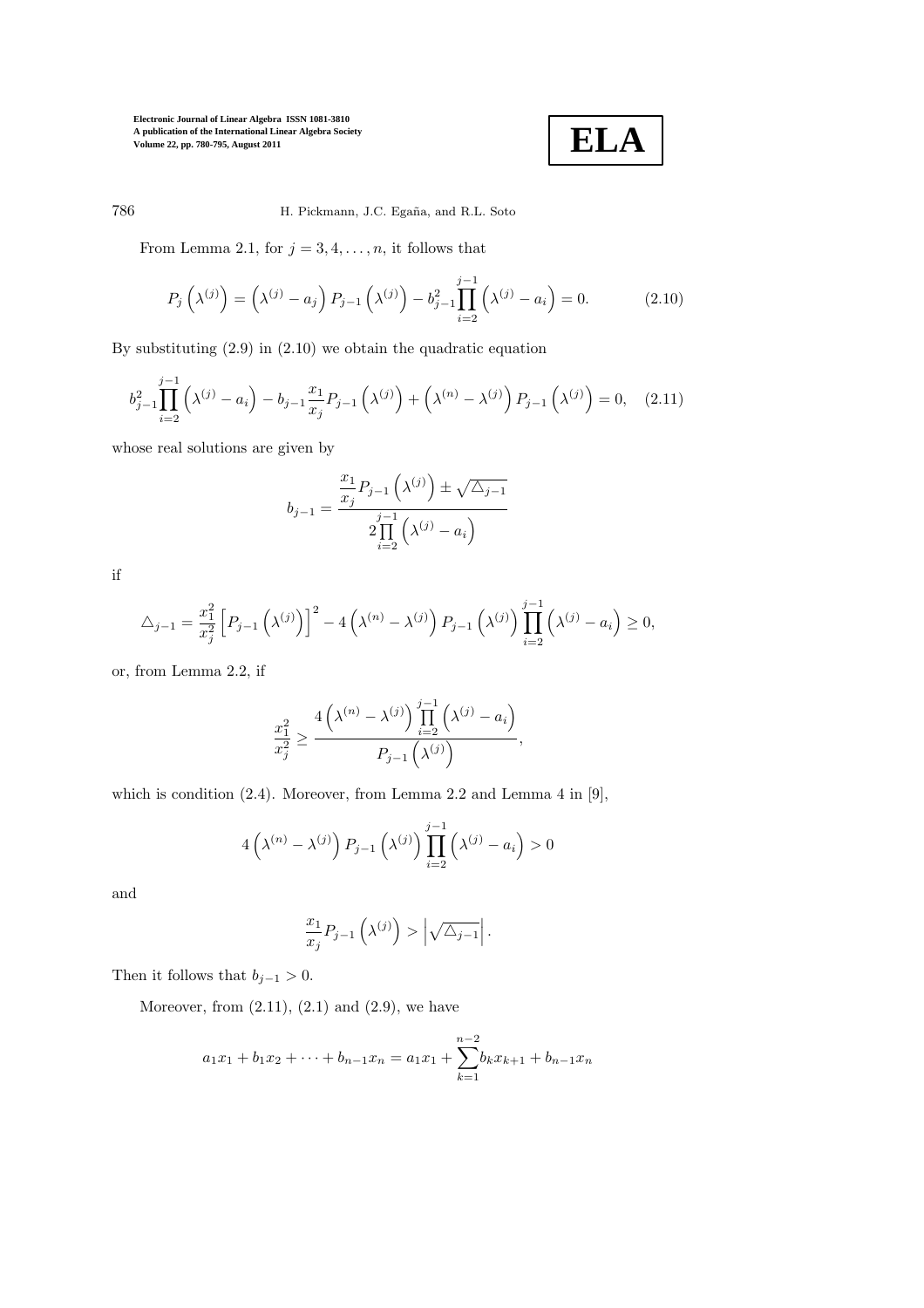

Extreme Spectra Realization by Symmetric Tridiagonal and Arrow Matrices 787

$$
= a_1 x_1 + \sum_{k=1}^{n-2} b_k x_{k+1} + \frac{x_1 P_{n-1}(\lambda^{(n)})}{\prod_{i=2}^{n-1} (\lambda^{(n)} - a_i)}
$$
  
\n
$$
= a_1 x_1 + \sum_{k=1}^{n-2} b_k x_{k+1} + x_1 \frac{\prod_{i=1}^{n-1} (\lambda^{(n)} - a_i) - \sum_{k=1}^{n-2} \left( b_k^2 \prod_{i=2}^{n-1} (\lambda^{(n)} - a_i) \right)}{\prod_{i=2}^{n-1} (\lambda^{(n)} - a_i)}
$$
  
\n
$$
= a_1 x_1 + \sum_{k=1}^{n-2} b_k x_{k+1} + x_1 \left[ (\lambda^{(n)} - a_1) - \frac{1}{x_1} \sum_{k=1}^{n-2} b_k x_{k+1} \right]
$$
  
\n
$$
= \lambda^{(n)} x_1.
$$

Thus, the first equation in (2.8) is satisfied.

Finally, from (2.5), we have for  $j = 2$  and  $k = 1$ ,

$$
\frac{x_2}{x_3} \neq \frac{b_1}{b_2}.
$$

Then,

$$
a_3 = \lambda^{(n)} - b_2 \frac{x_1}{x_3} \neq \lambda^{(n)} - b_1 \frac{x_1}{x_2} = a_2.
$$

For  $j = 3, 4, \ldots, n - 1$ ,

$$
\frac{x_{k+1}}{x_{j+1}} \neq \frac{b_k}{b_j}, \quad k = 1, 2, \dots, j-1.
$$

Then,

$$
a_{j+1} = \lambda^{(n)} - b_j \frac{x_1}{x_{j+1}} \neq \lambda^{(n)} - b_k \frac{x_1}{x_{k+1}} = a_{k+1}, \quad k = 1, 2, \dots, j-1,
$$

and the entry  $a_{j+1}, j = 2, 3, \ldots, n-1$  is distinct from each one of entries  $a_2, a_3, \ldots, a_j$ . Hence, all diagonal entries  $a_i$ ,  $i = 2, 3, ..., n$  are distinct. Thus, there exists  $A = A_n$ , of the form (1.2), such that  $\lambda^{(j)}$ ,  $j = 1, 2, \ldots, n$ , is the maximal eigenvalue of the  $j \times j$ leading principal submatrix  $A_j$  of A, with  $a_i$  distinct,  $i = 2, 3, ..., n$ , and  $b_i$  positive,  $i = 1, 2, \dots, n - 1$ . Besides, as (2.7) holds,  $(\lambda^{(n)}, \mathbf{x})$  is an eigenpair of A.

To show the necessity, observe that condition (2.2) is obtained from Lemma 2.5. The conditions (2.3) and (2.4) comes from the fact that  $b_i > 0$  for  $j = 1, 2, \ldots, n - 1$ . Finally, since  $a_i$ ,  $i = 2, 3, ..., n$ , are all distinct and  $(2.9)$  holds, condition  $(2.5)$  is satisfied.  $\Box$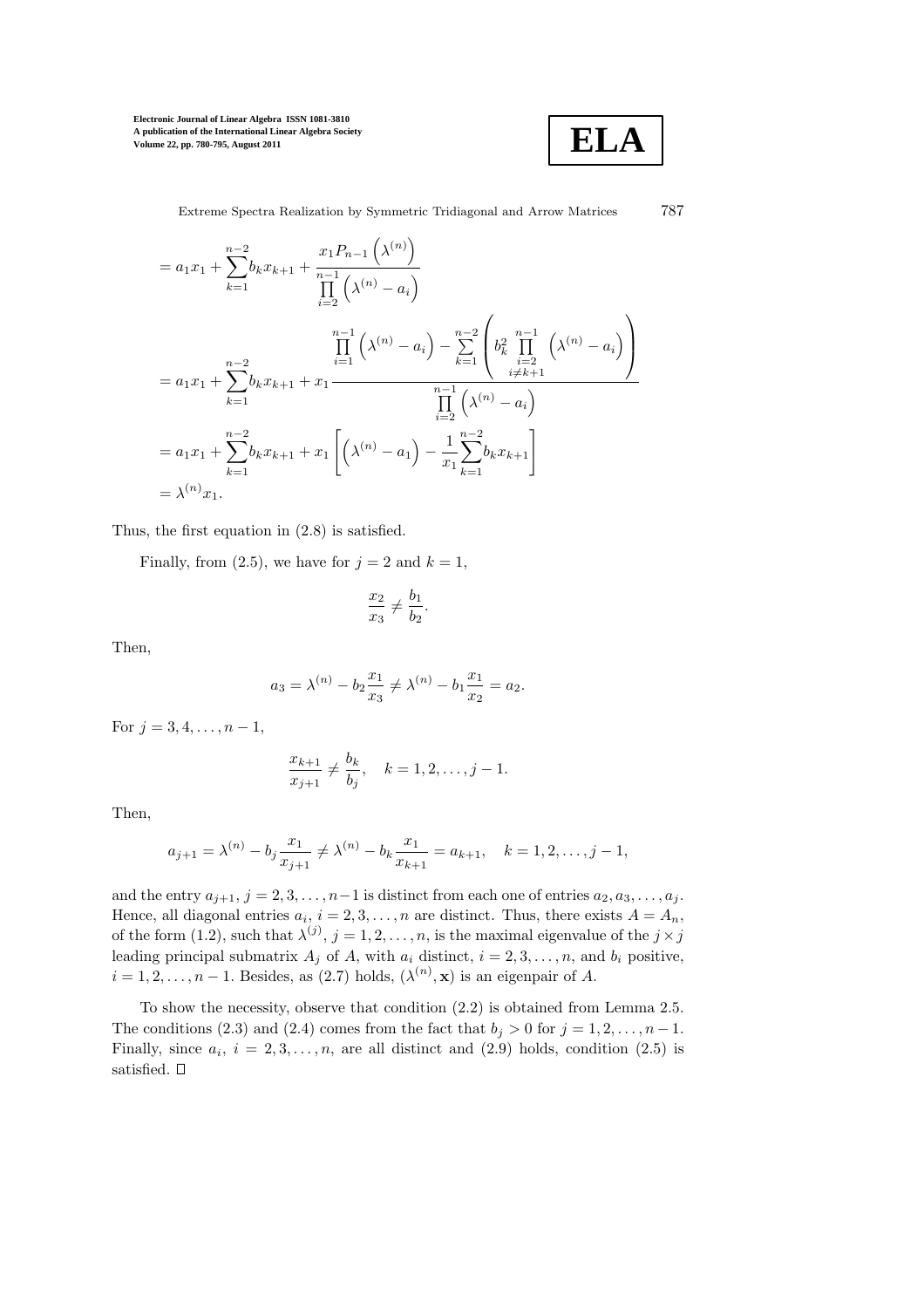

788 H. Pickmann, J.C. Egaña, and R.L. Soto

REMARK 2.7. Theorem 2.6 also holds if we take  $\lambda^{(j)}$  as the minimal eigenvalue of  $A_j$ . In this case we must have  $\lambda^{(n)} < \cdots < \lambda^{(2)} < \lambda^{(1)}$  and condition (2.2) becomes  $x_1x_i < 0, i = 1, \ldots, n$ . The proof is completely similar.

Now we give sufficient conditions in order that the solution matrix  $A$  in Problem 1.1 be nonnegative.

COROLLARY 2.8. Given n real numbers  $\lambda^{(1)} < \lambda^{(2)} < \cdots < \lambda^{(n)}$  and a real vector  $\mathbf{x} = (x_1, ..., x_n)^T$ , there exists an  $n \times n$  nonnegative matrix A of the form (1.2), such that  $\lambda^{(j)}$  is the maximal eigenvalue of the  $j \times j$  leading principal submatrix  $A_j, j = 1, 2, \ldots, n$  and  $(\lambda^{(n)}, \mathbf{x})$  is an eigenpair of A, if the following conditions are satisfied:

$$
x_1 x_i > 0, \quad i = 1, \dots, n,
$$
\n<sup>(2.12)</sup>

$$
\frac{x_1^2}{x_2^2} \ge \frac{4\left(\lambda^{(n)} - \lambda^{(2)}\right)}{\lambda^{(2)} - \lambda^{(1)}},\tag{2.13}
$$

$$
\frac{x_1^2}{x_j^2} \ge \frac{4\left(\lambda^{(n)} - \lambda^{(j)}\right) \prod_{i=2}^{j-1} \left(\lambda^{(j)} - a_i\right)}{P_{j-1}\left(\lambda^{(j)}\right)}, \quad j = 3, \dots, n,
$$
\n(2.14)

$$
\lambda^{(1)} \ge 0;
$$
,  $\lambda^{(n)} \ge b_{j-1} \frac{x_1}{x_j}, \quad j = 2, 3, ..., n.$ 

*Proof.* From the proof of Theorem 2.6, conditions  $(2.12)$ ,  $(2.13)$  and  $(2.14)$  guarantee that the system of equations (2.6)-(2.7) has real solutions  $a_i$  and positive solutions  $b_{i-1}$ . It remains to show the nonnegativity of the diagonal entries  $a_i$ . Clearly, from  $(2.14)$  and  $(2.9)$ ,  $a_1 = \lambda^{(1)} \ge 0$  and

$$
a_j = \lambda^{(n)} - b_{j-1} \frac{x_1}{x_j} \ge 0, \ \ j = 2, 3, ..., n.
$$

3. Solution to Problem 1.2. We start by recalling the following well known result:

LEMMA 3.1. Let A be an  $n \times n$  symmetric tridiagonal matrix of the form (1.3). Let  $A_j$  be the  $j \times j$  leading principal submatrix of A, with characteristic polynomial  $P_j(\lambda), j = 1, 2, \ldots, n$ . Then the sequence  $\{P_j(\lambda)\}_{j=1}^n$  satisfies

$$
P_j(\lambda) = (\lambda - a_j) P_{j-1}(\lambda) - b_{j-1}^2 P_{j-2}(\lambda), \quad j = 1, 2, ..., n,
$$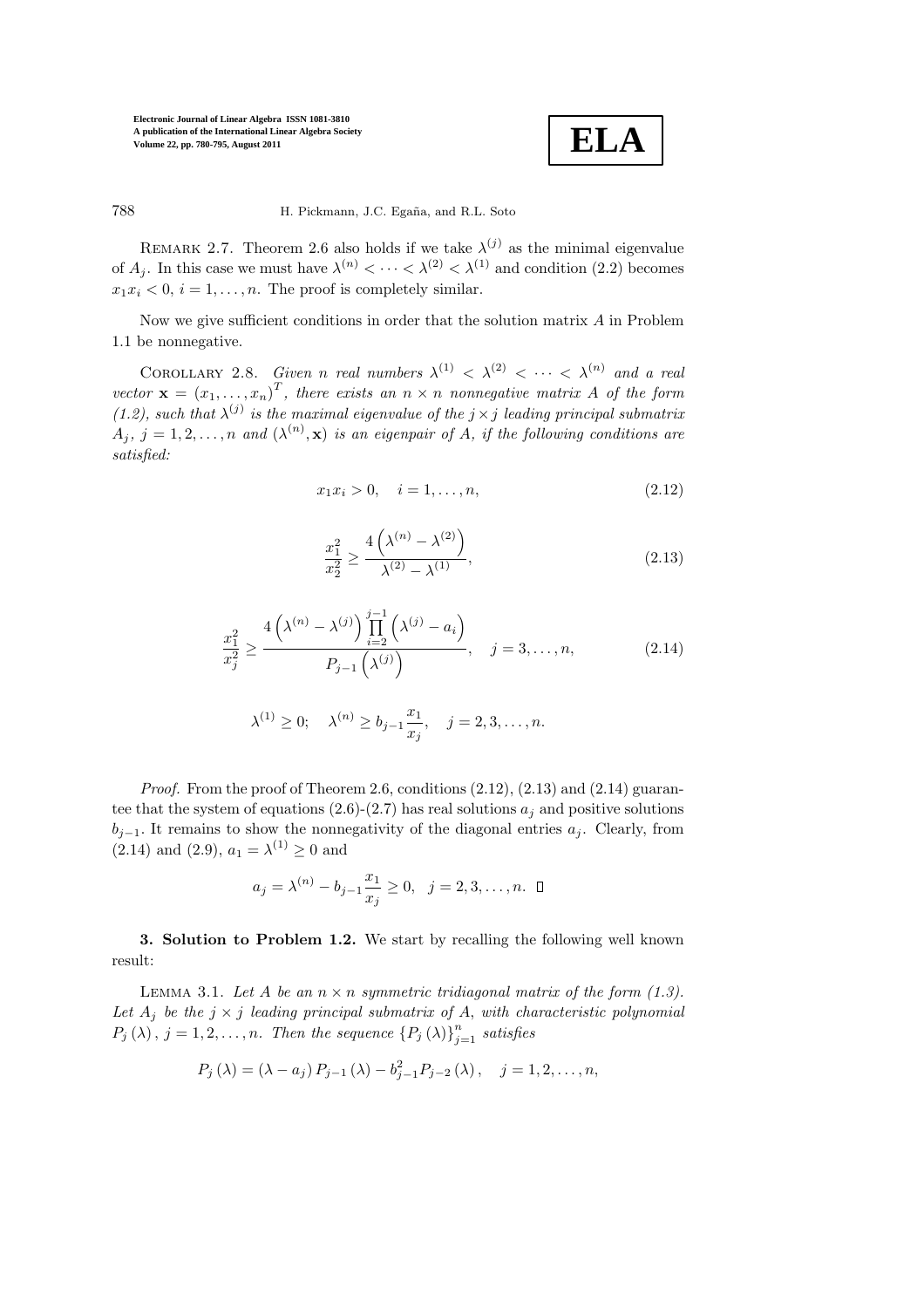

where  $P_0(\lambda) = P_{-1}(\lambda) = 1$  and  $b_0 = 0$ .

The next result gives sufficient conditions for a solution to Problem 1.2 with  $b_i > 0, i = 1, 2, \ldots, n - 1.$ 

THEOREM 3.2. Given n real numbers  $\lambda^{(1)} < \lambda^{(2)} < \cdots < \lambda^{(n)}$ , and a real vector  $\mathbf{x} = (x_1, \ldots, x_n)^T$ , there exists an  $n \times n$  matrix A of the form (1.3), with positive entries  $b_i$ , such that  $\lambda^{(j)}$  is the maximal eigenvalue of the  $j \times j$  leading principal submatrix  $A_j$  of  $A, j = 1, 2, ..., n$ , and  $(\lambda^{(n)}, \mathbf{x})$  is an eigenpair of  $A$ , if the following conditions are satisfied:

$$
x_i x_{i+1} > 0, \quad i = 1, 2, \dots, n \tag{3.1}
$$

and

$$
\lambda^{(n)} > a_j + b_{j-1} \frac{x_{j-1}}{x_j}, \quad j = 1, 2, \dots, n-1.
$$
 (3.2)

*Proof.* To show the existence of a matrix A of the form  $(1.3)$ , with the desired spectral properties, it is equivalent to show that the system of equations

$$
P_j\left(\lambda^{(j)}\right) = 0, \quad j = 1, 2, \dots, n,
$$
\n
$$
(3.3)
$$

$$
A\mathbf{x} = \lambda^{(n)}\mathbf{x},\tag{3.4}
$$

has real solutions  $a_j$  and  $b_{j-1} > 0$ , where (3.4) can be written as

$$
a_1x_1 + b_1x_2 = \lambda^{(n)}x_1
$$
  
\n
$$
b_1x_1 + a_2x_2 + b_2x_3 = \lambda^{(n)}x_2
$$
  
\n
$$
b_2x_2 + a_3x_3 + b_3x_4 = \lambda^{(n)}x_3
$$
  
\n
$$
\vdots \qquad \vdots
$$
  
\n
$$
b_{j-1}x_{j-1} + a_jx_j + b_jx_{j+1} = \lambda^{(n)}x_j
$$
  
\n
$$
\vdots \qquad \vdots
$$
  
\n
$$
b_{n-2}x_{n-2} + a_{n-1}x_{n-1} + b_{n-1}x_n = \lambda^{(n)}x_{n-1}
$$
  
\n
$$
b_{n-1}x_{n-1} + a_nx_n = \lambda^{(n)}x_n
$$
\n(3.5)

From (3.1), (3.3) and (3.5), it is clear that  $a_1 = \lambda^{(1)}$ ,

$$
b_1 = \left(\lambda^{(n)} - a_1\right) \frac{x_1}{x_2} > 0
$$

and

$$
b_j = \left(\lambda^{(n)} - a_j\right) \frac{x_j}{x_{j+1}} - b_{j-1} \frac{x_{j-1}}{x_{j+1}},\tag{3.6}
$$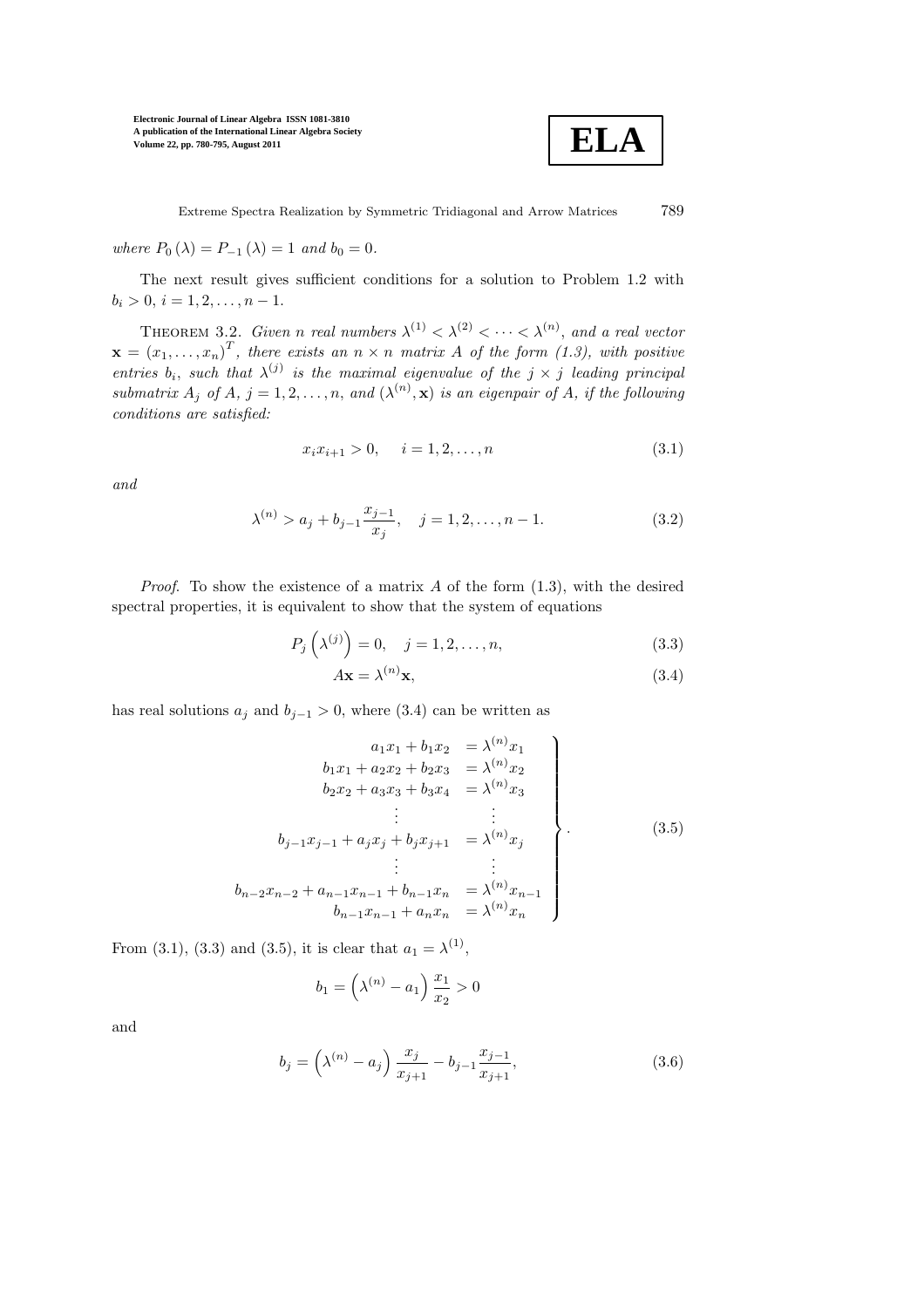

790 H. Pickmann, J.C. Egaña, and R.L. Soto

 $j = 2, 3, \ldots, n - 1$ . From  $(3.2)$ ,

$$
\left(\lambda^{(n)} - a_j\right) \frac{x_{j+1}}{x_{j+1}} > b_{j-1} \frac{x_{j-1}}{x_j}
$$

and

$$
(\lambda^{(n)} - a_j) \frac{x_j}{x_{j+1}} > b_{j-1} \frac{x_{j-1}}{x_{j+1}}.
$$

Thus,  $b_j > 0$ ,  $j = 2, 3, ..., n - 1$ . Besides, from  $(3.3)$  it follows that

$$
P_j\left(\lambda^{(j)}\right) = \left(\lambda^{(j)} - a_j\right)P_{j-1}\left(\lambda^{(j)}\right) - b_{j-1}^2 P_{j-2}\left(\lambda^{(j)}\right) = 0,
$$

 $j = 2, 3, ..., n$ , and

$$
a_j = \lambda^{(j)} - b_{j-1}^2 \frac{P_{j-2}(\lambda^{(j)})}{P_{j-1}(\lambda^{(j)})}, \ j = 2, 3, \dots, n.
$$

Observe that from Lemma 2.3 we have  $P_{j-1}(\lambda^{(j)}) > 0$ .

To show that the last equation in (3.5) is satisfied, we first show that

$$
b_j = \frac{x_j}{x_{j+1}} \frac{P_j\left(\lambda^{(n)}\right)}{P_{j-1}\left(\lambda^{(n)}\right)}, \quad j = 1, 2, \dots, n-1,
$$
\n(3.7)

where  $P_{j-1}(\lambda^{(n)}) > 0$  because of Lemma 2.3. For  $j = 1$ , we have

$$
b_1 = \frac{x_1}{x_2} (\lambda^{(n)} - a_1) = \frac{x_1}{x_2} \frac{P_1 (\lambda^{(n)})}{P_0 (\lambda^{(n)})}.
$$

Now, suppose that  $(3.7)$  is true for  $j = k$ :

$$
b_k = \frac{x_k}{x_{k+1}} \frac{P_k\left(\lambda^{(n)}\right)}{P_{k-1}\left(\lambda^{(n)}\right)}.
$$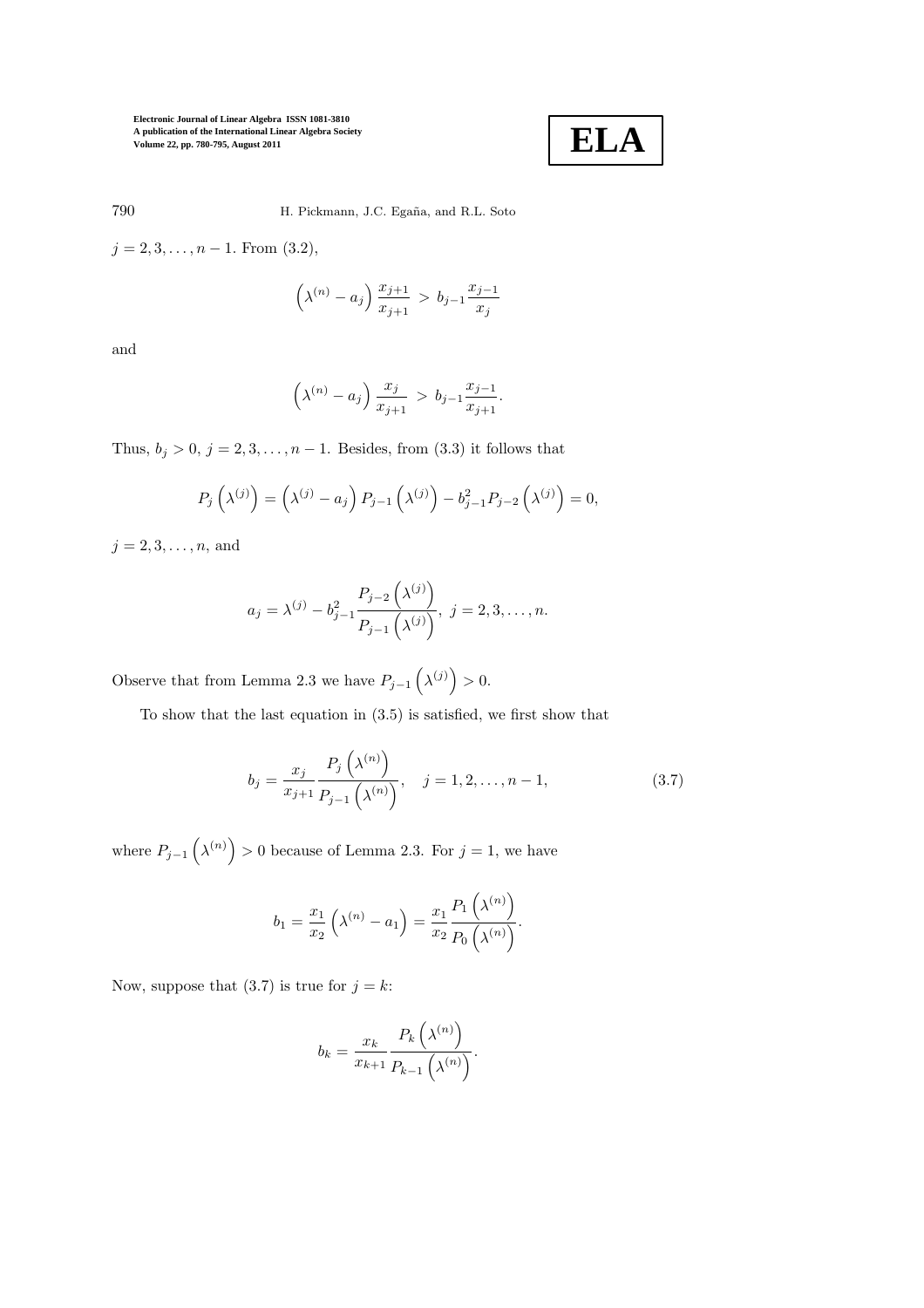

Then, from  $(3.6)$ ,

$$
b_{k+1} = (\lambda^{(n)} - a_{k+1}) \frac{x_{k+1}}{x_{k+2}} - b_k \frac{x_k}{x_{k+2}}
$$
  
\n
$$
= (\lambda^{(n)} - a_{k+1}) \frac{x_{k+1}}{x_{k+2}} - b_k \frac{x_k}{x_{k+2}} \left[ \frac{x_k}{x_{k+1}} \frac{P_k(\lambda^{(n)})}{P_{k-1}(\lambda^{(n)})} \frac{x_{k+1}}{P_k(\lambda^{(n)})} \right]
$$
  
\n
$$
= (\lambda^{(n)} - a_{k+1}) \frac{x_{k+1}}{x_{k+2}} - b_k \frac{x_k}{x_{k+2}} \left[ b_k \frac{x_{k+1}}{x_k} \frac{P_{k-1}(\lambda^{(n)})}{P_k(\lambda^{(n)})} \right]
$$
  
\n
$$
= \frac{x_{k+1}}{x_{k+2}} \left[ (\lambda^{(n)} - a_{k+1}) - b_k^2 \frac{P_{k-1}(\lambda^{(n)})}{P_k(\lambda^{(n)})} \right]
$$
  
\n
$$
= \frac{x_{k+1}}{x_{k+2}} \left[ \frac{(\lambda^{(n)} - a_{k+1}) P_k(\lambda^{(n)}) - b_k^2 P_{k-1}(\lambda^{(n)})}{P_k(\lambda^{(n)})} \right]
$$
  
\n
$$
= \frac{x_{k+1}}{x_{k+2}} \frac{P_{k+1}(\lambda^{(n)})}{P_k(\lambda^{(n)})}.
$$

Thus, (3.7) holds and

$$
x_{n-1} = b_{n-1} \frac{P_{n-2}(\lambda^{(n)})}{P_{n-1}(\lambda^{(n)})}.
$$

Now,

$$
b_{n-1}x_{n-1} + a_nx_n = b_{n-1}x_{n-1} + \left[\lambda^{(n)} - b_{n-1}^2 \frac{P_{n-2}(\lambda^{(n)})}{P_{n-1}(\lambda^{(n)})}\right]x_n
$$
  
=  $b_{n-1}x_{n-1} + \lambda^{(n)}x_n - b_{n-1}\left[b_{n-1} \frac{P_{n-2}(\lambda^{(n)})}{P_{n-1}(\lambda^{(n)})}\right]x_n$   
=  $b_{n-1}x_{n-1} + \lambda^{(n)}x_n - b_{n-1}x_{n-1}$   
=  $\lambda^{(n)}x_n$ ,

and the last equation in (3.5) is true.

Hence, there exists A of the form (1.3), with positive entries  $b_i$ ,  $\lambda^{(j)}$  being an eigenvalue of the leading principal matrix  $A_j, j = 1, 2, ..., n$  and  $(\lambda^{(n)}, \mathbf{x})$  an eigenpair of  $A. \Box$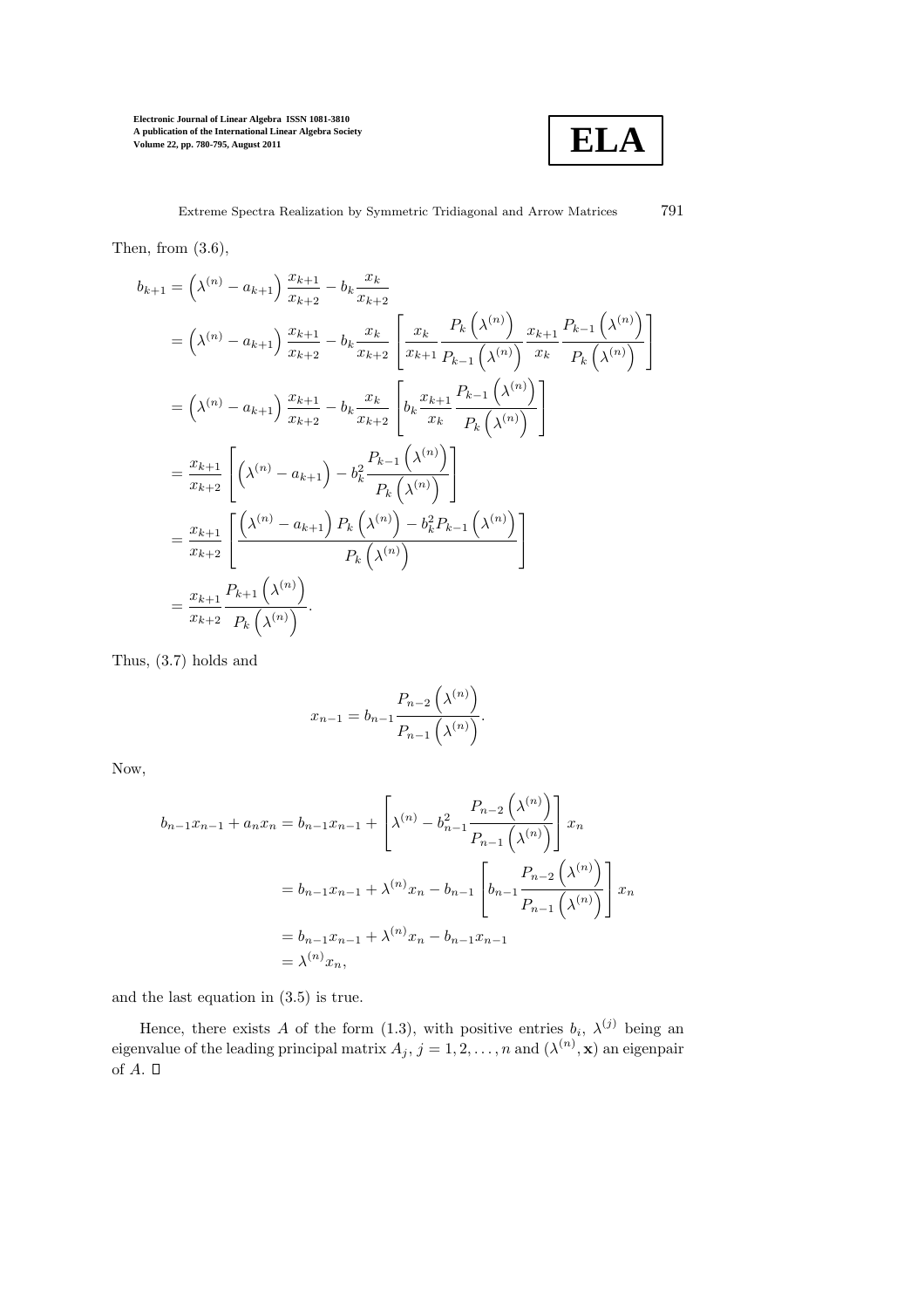

792 H. Pickmann, J.C. Egaña, and R.L. Soto

REMARK 3.3. Theorem 3.2 also holds if we take  $\lambda^{(j)}$  as the minimal eigenvalue of  $A_j$ . In this case we must have  $\lambda^{(n)} < \cdots < \lambda^{(2)} < \lambda^{(1)}$  and condition (3.1) become  $x_i x_{i+1} < 0, i = 1, \ldots, n$ . The proof is completely similar.

Now we give sufficient conditions in order that the solution matrix in Problem 1.2 (with  $\lambda^{(j)}$  as the minimal eigenvalue of  $A_j$ ) be nonnegative.

COROLLARY 3.4. Let the n real numbers  $\lambda^{(1)} < \lambda^{(2)} < \cdots < \lambda^{(n)}$ , and a real vector  $\mathbf{x} = (x_1, \dots, x_n)^T$  be given. If

$$
x_i x_{i+1} < 0, \quad i = 1, 2, \dots, n-1,\tag{3.8}
$$

$$
\lambda^{(n)} > a_j + b_{j-1} \frac{x_{j-1}}{x_j}, \quad j = 2, 3, \dots, n-1,
$$
\n(3.9)

and

$$
\lambda^{(1)} \ge 0 \quad and \quad \lambda^{(j)} \ge b_{j-1}^2 \frac{P_{j-2}(\lambda^{(j)})}{P_{j-1}(\lambda^{(j)})}, \quad j = 1, 2, ..., n,
$$
 (3.10)

then there exists an  $n \times n$  nonnegative matrix A of the form  $(1.3)$ , such that  $\lambda^{(j)}$  is the maximal eigenvalue of the  $j \times j$  leading principal submatrix  $A_j$  of  $A_j$ ,  $j = 1, 2, \ldots, n$ and  $(\lambda^{(n)}, \mathbf{x})$  is an eigenpair of A.

Proof. From Theorem 3.2, conditions (3.8) and (3.9) guarantee the existence of A of the form (1.3) with positive entries  $b_i$ ,  $\lambda^{(j)}$  being the maximal eigenvalue of  $A_j$ , and  $(\lambda^{(n)}, \mathbf{x})$  an eigenpair of A. It only remains to show the nonnegativity of the diagonal entries  $a_j$ ,  $j = 1, 2, ..., n$ . From (3.10), it follows that  $a_1 = \lambda^{(1)} \geq 0$  and

$$
a_j = \lambda^{(j)} - b_{j-1}^2 \frac{P_{j-2}(\lambda^{(j)})}{P_{j-1}(\lambda^{(j)})} \ge 0, \ \ j = 2, 3, ..., n.
$$

### 4. Examples.

Example 4.1. The real numbers

$$
\begin{array}{cccccc}\n\lambda^{(1)} & \lambda^{(2)} & \lambda^{(3)} & \lambda^{(4)} & \lambda^{(5)} & \lambda^{(6)} \\
3.7542 & 4.4013 & 9.7618 & 10.2563 & 11.5778 & 11.5789\n\end{array}
$$

and the real vector

$$
\mathbf{x} = \begin{bmatrix} -0.6942 & -0.0742 & -0.5200 & -0.2501 & -0.4237 & -0.0123 \end{bmatrix}^T
$$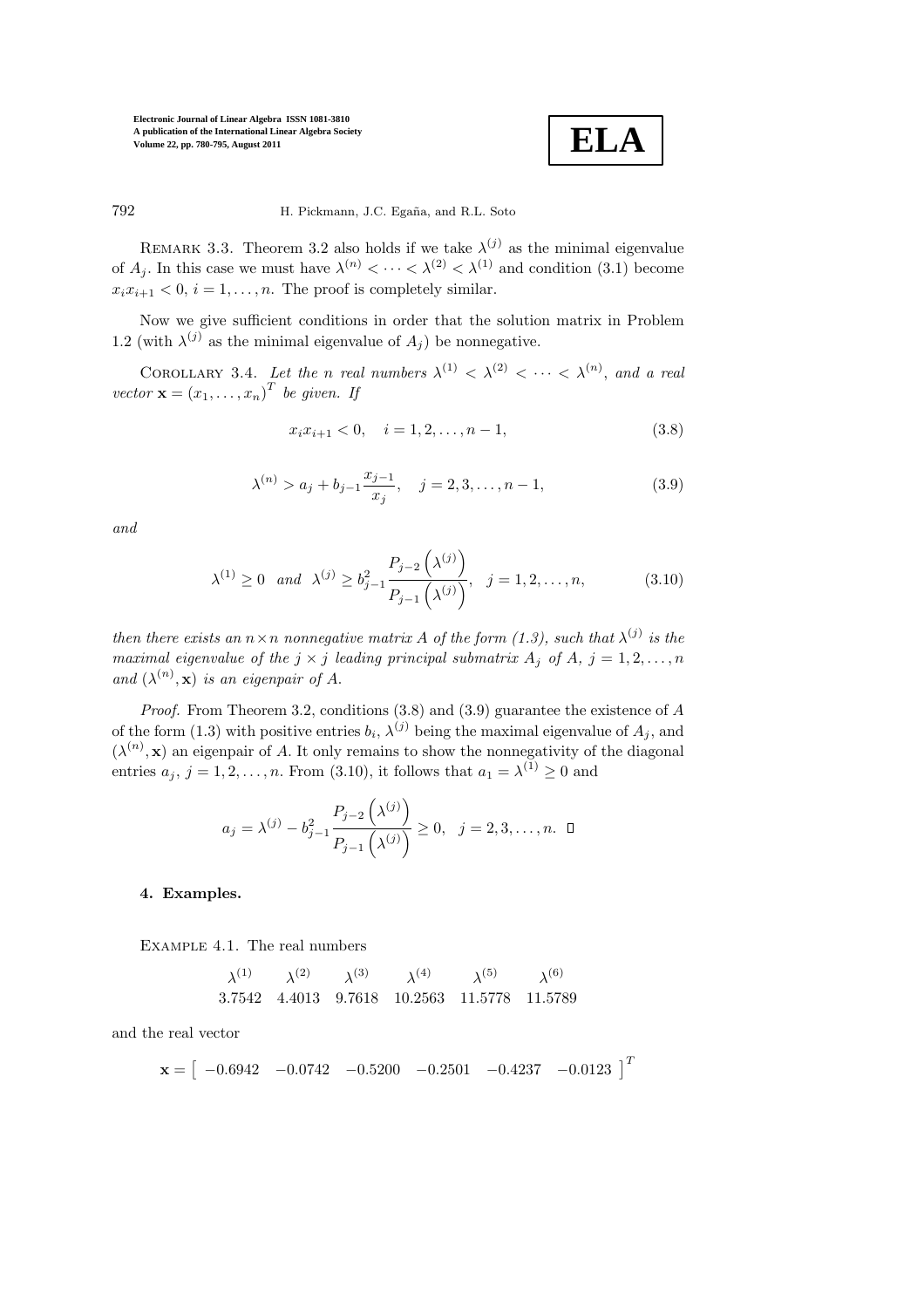

Extreme Spectra Realization by Symmetric Tridiagonal and Arrow Matrices 793

satisfy conditions of Corollary 2.8. Then we may construct the nonnegative symmetric arrow matrix

|       | $\left[\begin{array}{cccccc}3.7542&0.9006&6.1056&1.9487&4.0160&0.1232\end{array}\right]$ |        |        |        |        |  |
|-------|------------------------------------------------------------------------------------------|--------|--------|--------|--------|--|
| $A =$ | 0.9006 3.1479                                                                            |        |        |        |        |  |
|       | 6.1056                                                                                   | 3.4273 |        |        |        |  |
|       | 1.9487                                                                                   |        | 6.1696 |        |        |  |
|       | 4.0160                                                                                   |        |        | 4.9990 |        |  |
|       | 0.1232                                                                                   |        |        |        | 4.6291 |  |

where the spectra of the matrices  $A_j$  are  $\sigma(A_1) = \{ 3.7542 \}$ ,

 $\sigma\left(A_2\right)=\left\{\begin{array}{cc} 2.5008 & 4.4013 \end{array}\right\},$  $\sigma(A_3) = \left\{ \begin{array}{cc} -2.5863 & 3.1539 & 9.7618 \end{array} \right\},$  $\sigma(A_4) = \left\{ \begin{array}{ccc} -2.7960 & 3.1538 & 5.8848 & \textbf{10.2563} \end{array} \right\},$  $\sigma(A_5) = \left\{ \begin{array}{ccc} -3.7669 & 3.1535 & 4.5001 & 6.0335 & \textbf{11.5778} \end{array} \right\},$  $\sigma(A_6) = \left\{ \begin{array}{ccc} -3.7678 & 3.1535 & 4.4989 & 4.6301 & 6.0335 & \textbf{11.5789} \end{array} \right\},$ and  $A**x** = (11.5789)**x**$ .

Example 4.2. Now we consider the following spectral information:

 $\lambda^{(1)}\qquad \lambda^{(2)}\qquad \lambda^{(3)}\qquad \lambda^{(4)}\qquad \lambda^{(5)}\qquad \lambda$  $\lambda^{(6)}$ 3.7542 2.5008 −2.5863 −2.7960 −3.7669 −3.7678

and

$$
\mathbf{x} = \begin{bmatrix} -0.7097 & 0.0924 & 0.6022 & 0.1392 & 0.3251 & 0.0104 \end{bmatrix}^T.
$$

Then, we obtain

$$
A = \left[\begin{array}{cccc}3.7542&0.9006&6.1056&1.9487&4.0160&0.1232\\0.9006&3.1479\\6.1056&3.4273\\1.9487&6.1696\\4.0160&4.9990\\0.1232&4.6291\end{array}\right],
$$

where

 $\sigma\left(A_{1}\right)=\left\{ \begin{array}{c} \textbf{3.7542} \end{array}\right\},$  $\sigma\left(A_{2}\right)=\left\{ \begin{array}{cc} \textbf{2.5008} & \textbf{4.4013} \end{array} \right\},$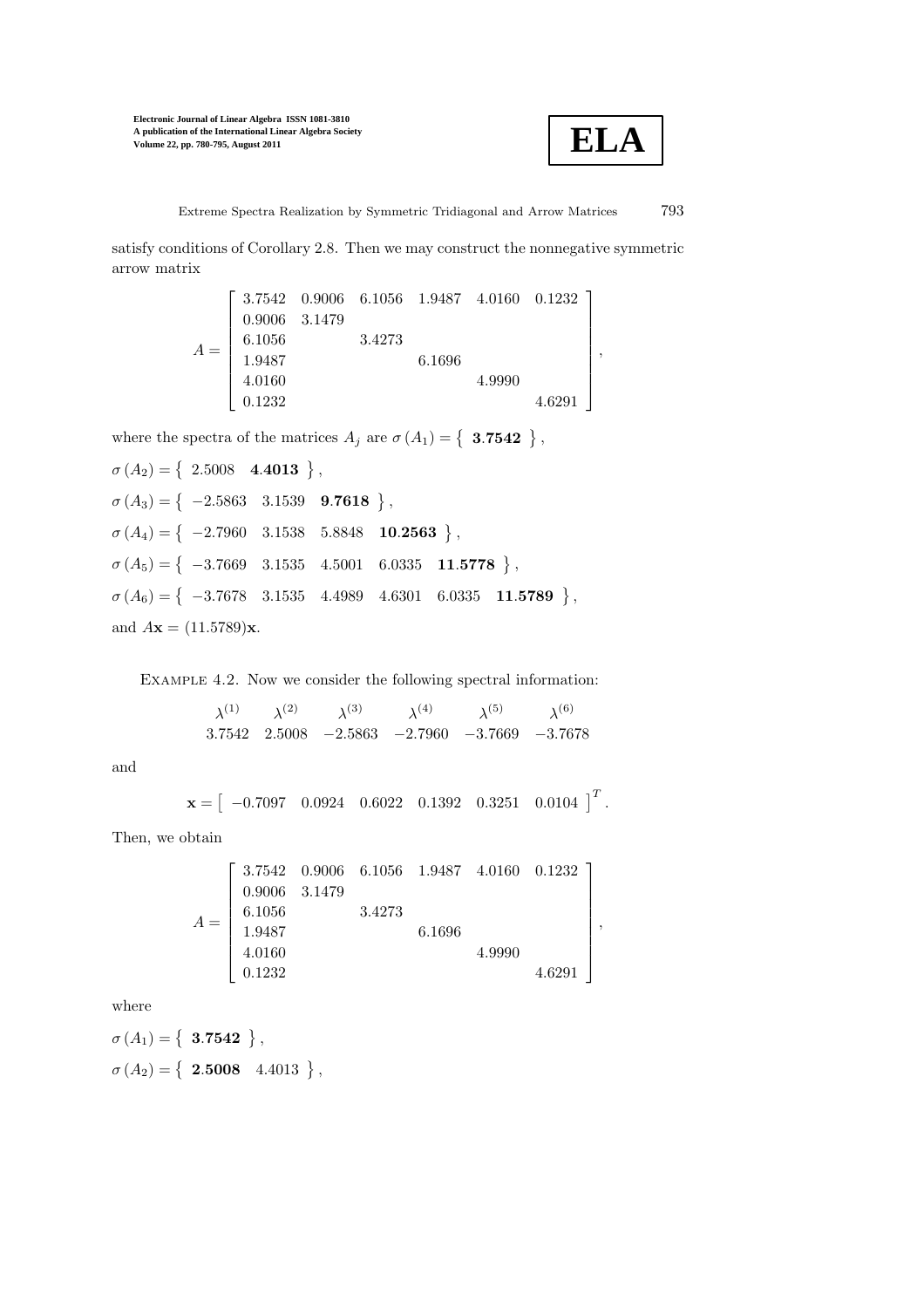**ELA**

794 H. Pickmann, J.C. Egaña, and R.L. Soto  $\sigma(A_3) = \left\{ \begin{array}{r} -2.5863 & 3.1539 & 9.7618 \end{array} \right\},$  $\sigma(A_4) = \left\{ \begin{array}{ccc} -2.7960 & 3.1538 & 5.8848 & 10.2563 \end{array} \right\},$  $\sigma(A_5) = \left\{ \begin{array}{ccc} -3.7669 & 3.1535 & 4.5001 & 6.0335 & 11.5778 \end{array} \right\},$  $\sigma(A_6) = \left\{ \begin{array}{ccc} -3.7678 & 3.1535 & 4.4989 & 4.6301 & 6.0335 & 11.5789 \end{array} \right\},$ and  $A**x** = (-3.7678)**x**$ .

Example 4.3. Given

 $\lambda^{(1)}\qquad \lambda^{(2)}\qquad \lambda^{(3)}\qquad \lambda^{(4)}\qquad \lambda^{(5)}\qquad \lambda^{(6)}\qquad \lambda^{(7)}$ 0.6829 3.4716 4.4172 4.4194 4.4195 4.4198 4.4238

and the vector

$$
\mathbf{x} = \begin{bmatrix} 0.2275 & 0.5257 & 0.4566 & 0.0532 & 0.1407 & 0.1829 & 0.6383 \end{bmatrix}^T,
$$

we construct the nonnegative symmetric tridiagonal matrix

 $A =$  $\sqrt{ }$  $\overline{\phantom{a}}$  $\overline{\phantom{a}}$  $\overline{1}$  $\overline{\phantom{a}}$  $\overline{1}$  $\overline{1}$  $\overline{1}$  $\overline{1}$  $\overline{1}$  $\overline{1}$ 0.6829 1.6186 1.6186 2.5321 1.3716 1.3716 2.8277 0.1452 0.1452 0.6665 0.9498 0.9498 0.3571 2.8518 2.8518 1.0901 0.3266 0.3266 4.3302 1  $\overline{1}$  $\overline{1}$  $\mathbf{I}$  $\overline{ }$  $\overline{1}$  $\overline{1}$  $\overline{1}$  $\overline{1}$  $\overline{1}$  $\overline{1}$ ,

with the required spectral properties, where

 $\sigma\left(A_{1}\right)=\left\{ \begin{array}{c} \textbf{0.6829} \end{array}\right\},$  $\sigma(A_2) = \left\{ \begin{array}{cc} -0.2566 & 3.4716 \end{array} \right\},$  $\sigma(A_3) = \left\{ \begin{array}{ccc} -0.4208 & 2.0463 & 4.4172 \end{array} \right\},$  $\sigma(A_4) = \left\{ \begin{array}{ccc} -0.4219 & 0.6569 & 2.0548 & 4.4194 \end{array} \right\},$  $\sigma(A_5) = \left\{ \begin{array}{ccc} -0.4642 & -0.4101 & 1.4613 & 2.0599 & 4.4195 \end{array} \right\},$  $\sigma(A_6) = \left\{ \begin{array}{ccc} -2.3258 & -0.4217 & 0.6992 & 2.0540 & 3.7309 & 4.4198 \end{array} \right\},$  $\sigma(A_7) = \left\{ \begin{array}{ccc} -2.3320 & -0.4217 & 0.6964 & 2.0540 & 3.6512 & 4.4150 & 4.4238 \end{array} \right\},$ and  $A**x** = (4.4238)**x**$ .